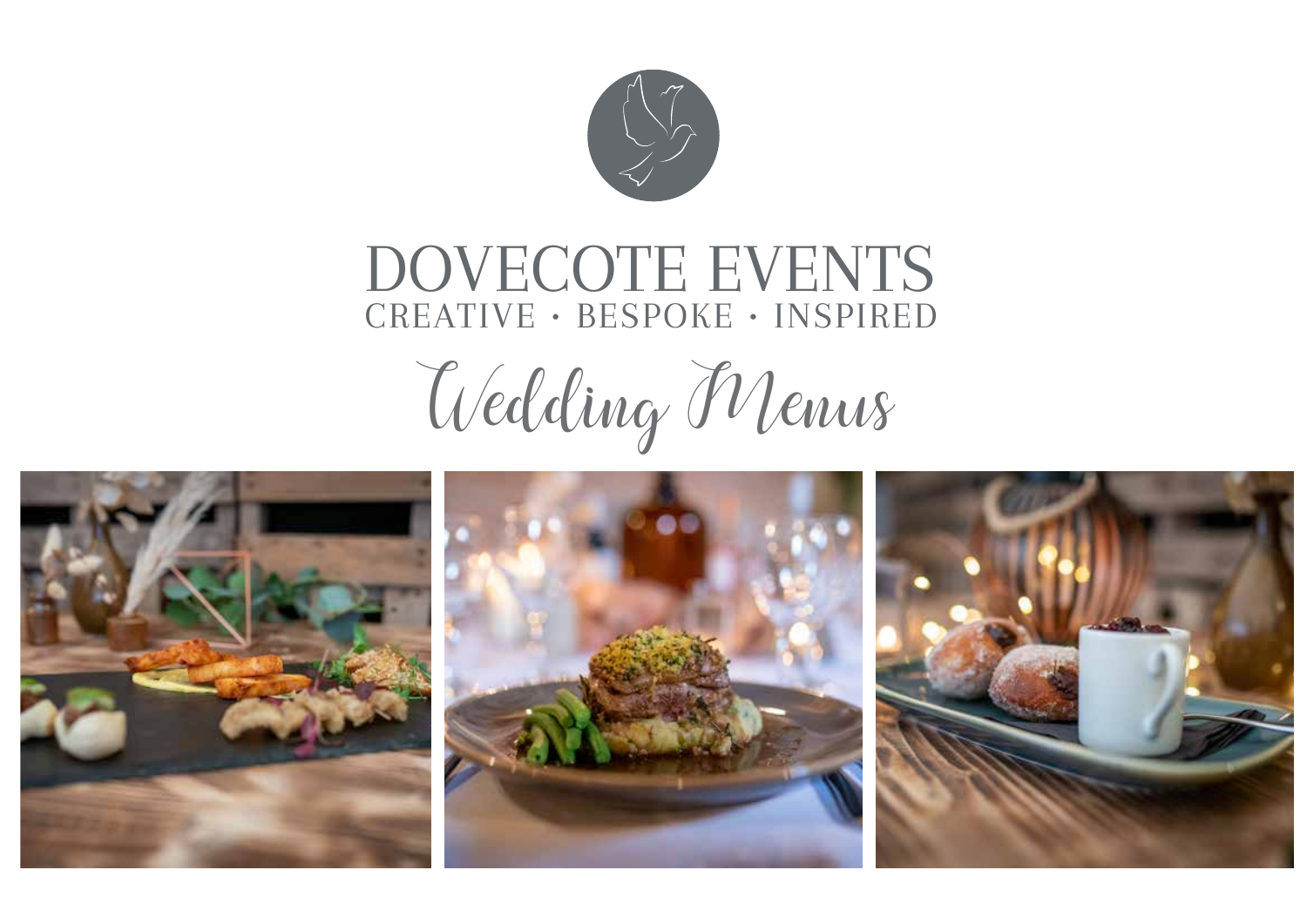We pride ourself on offering a high quality service in a beautiful setting, whilst ensuring a relaxed atmosphere. The business has grown in recent years thanks to the success of so many wonderful weddings and years of experience, but also thanks to glowing reviews from past customers and word of mouth.

The culinary masterminds behind our tantalising menus focus on using locally sourced, seasonal produce and the freshest of ingredients. Our executive chef strives to produce creative dishes to suit a range of tastes, preparing food here in the Dovecote kitchens and presenting it to the highest of standards.

The menus included have been thoughtfully created with you in mind, but if there is a favourite dish you have been dreaming of offering to your guests at your wedding then our experienced events team can discuss alternative options or help you tweak the menus to suit your style.



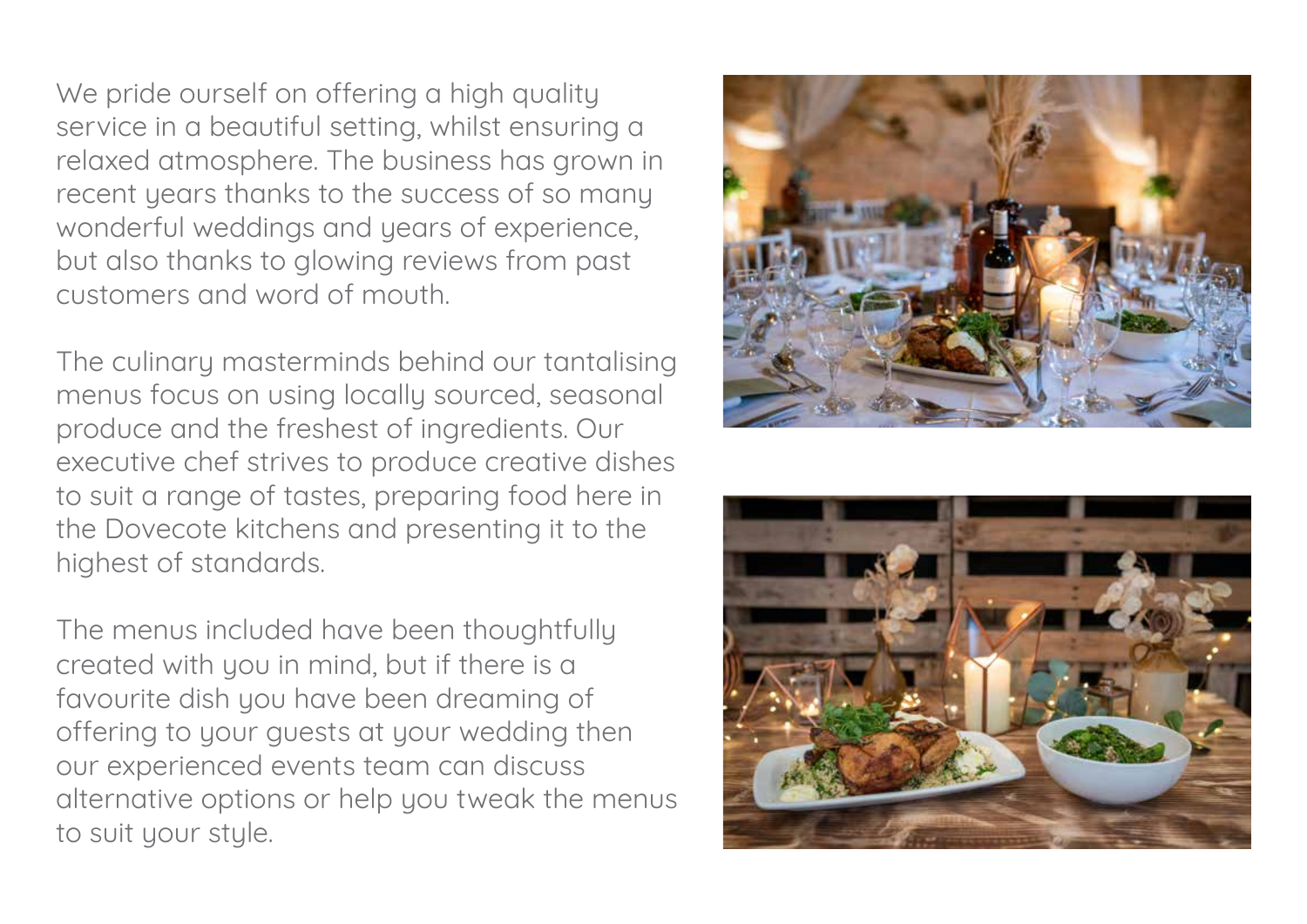Canapés

Set the tone for the day with some of these tasty bites whilst mingling with your guests during your drinks reception. Packed with flavour and mixing the modern classics with exciting cultural designs, these will ensure the perfect start to the day. Not sure which ones to choose? Pick a sample of different canapés to try at your complimentary food tasting once you have booked your wedding.



To choose a minimum selection of five canapés per person

#### **Meat selection**

Seared beef skewer, wasabi mayonnaise, sesame • Lamb and pea Wellington • Chicken liver pate choux bun • BBQ chicken taco bites • Maple bourbon pork belly • Meatball sub, tomato coriander relish • Mini chipshop style battered sausage, curry sauce

#### **Fish selection**

Salt and pepper squid chunk • Prawn cocktail cups • Curried monkfish poppadom, chilli chutney • Crayfish blini, avocado purée • Salmon gravlax, fennel cracker, dill mousse • Sesame crab and prawn toast • Parmesan crusted sea trout cakes.

crispy capers

#### **selection Vegetarian**

Lemon, parmesan, oregano arancini • Goat's cheesecake, red onion jam • Halloumi fries, citrus aioli • Baba ghanoush, crème fraîche pitta • Beetroot crisp, beetroot caviar, sour cream • Red lentil Dahl, filo parcel • Pulled jackfruit, avocado salsa crostini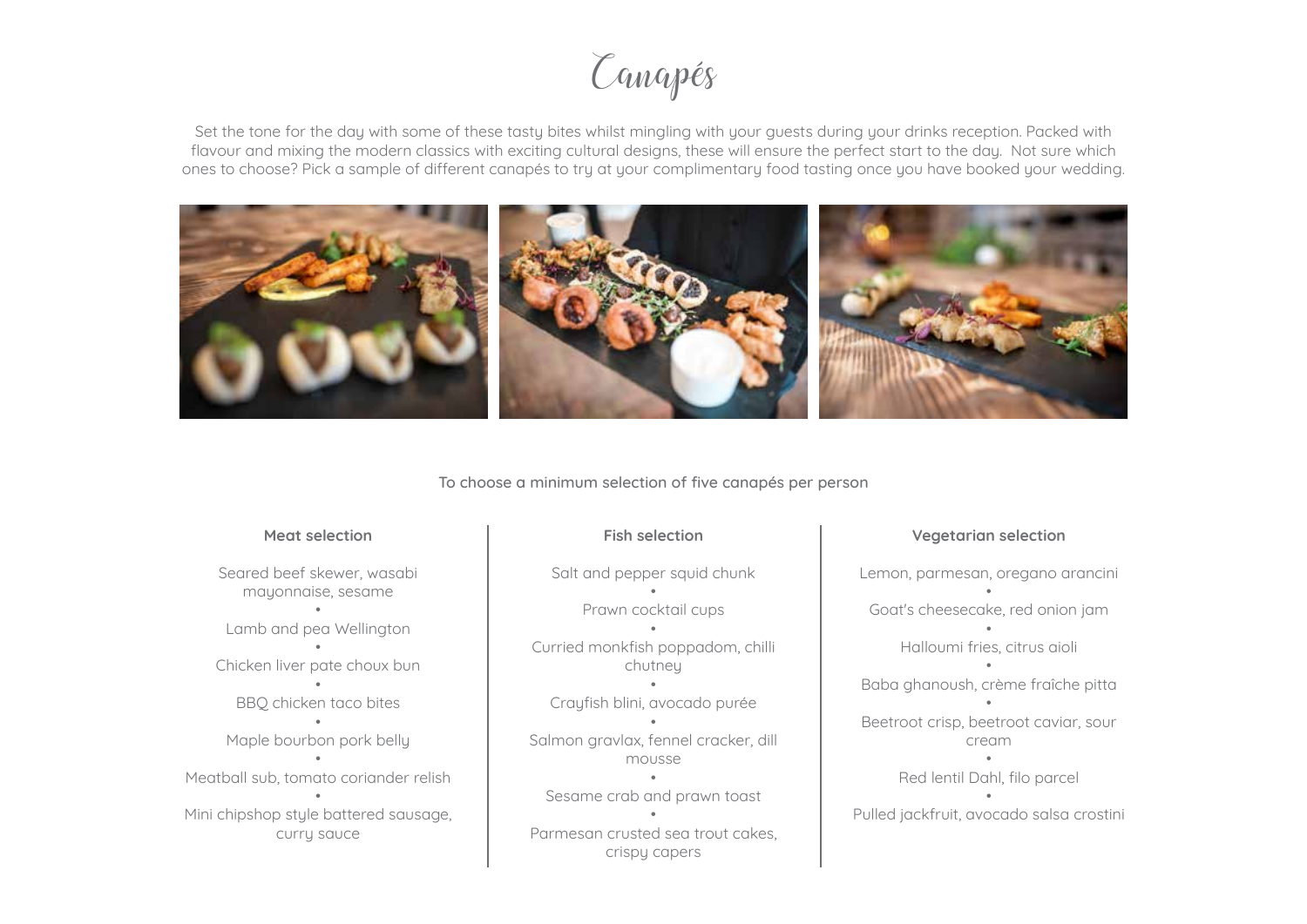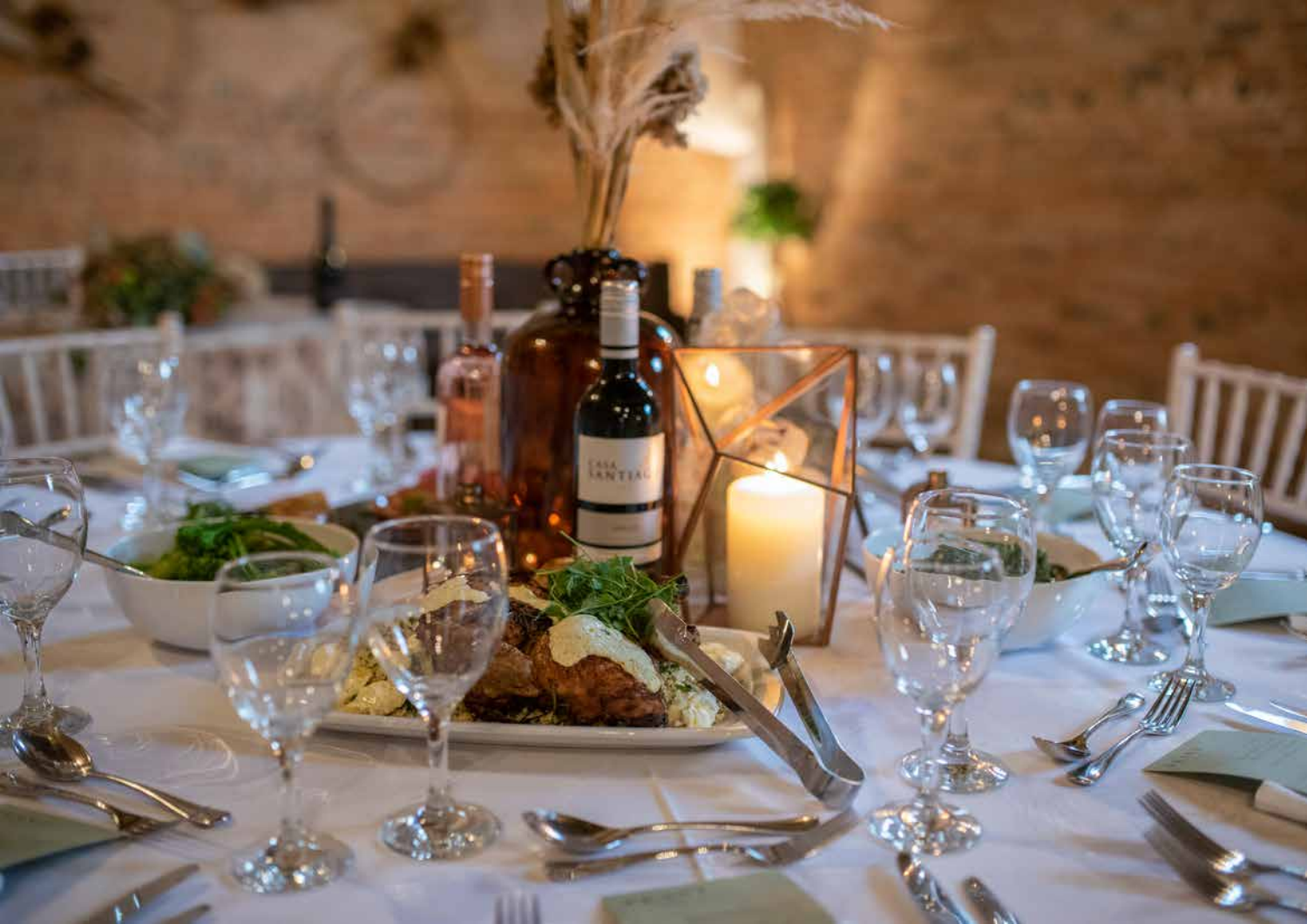Formal Menus

The classic three-course wedding breakfast. Find your seat at the table and relax into a tasty meal served by our professional waiting staff. Beautifully designed food, high on taste and presentation to give your guests something special to talk about.



#### **Starters**

Pulled spaghetti squash taco, quacamole, pickled red cabbage, pommegranite (v) • Heritage tomato, chard and goat's cheese tart with watercress pesto  $(v)$ • Pea and cornish yarg croquettes, pea shoots, mint mayonnaise  $(v)$ • Twice baked old Winchester cheese soufflé, charred lettuce, Oxford blue dressing (v) • Crispy tofu fingers, kale salsa, garden salad (v) • Duck rillettes, pickled cherries, cumin sourdough toast • Grilled peach, serrano ham and bocconcini salad, roquette, basil vinaigrette • Crispy buffalo chicken wings, green salsa, ranch dressing • Hoisin pork steamed buns, chinese lettuce, mooli, soy ginger dipping sauce • Smoked mackerel scotch egg, beetroot and rhubarb ketchup • Fresh crab salad, sweetcorn panna cotta avocado purée • Gin cured salmon, compressed cucumber, crispy quails egg, crème fraîche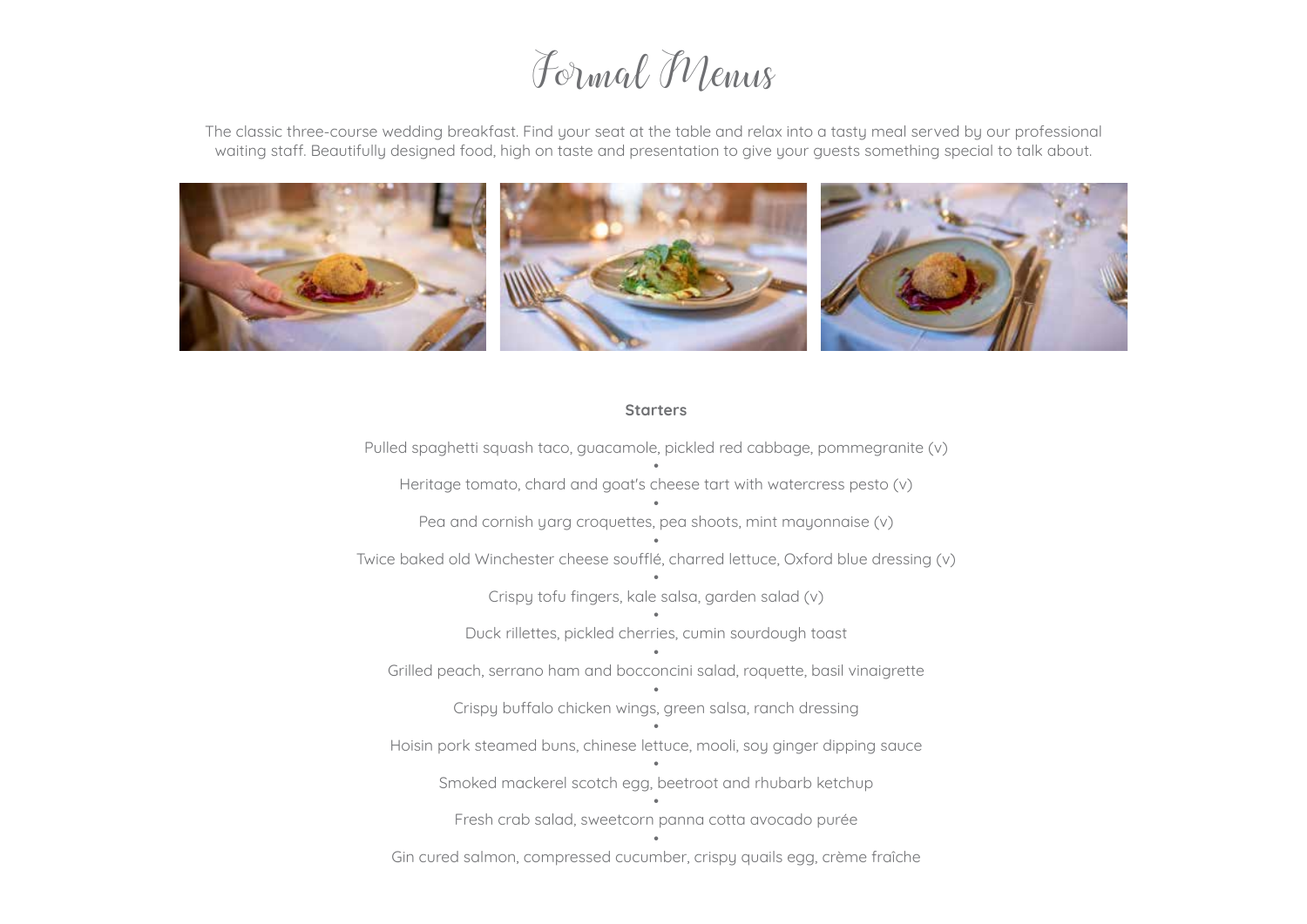



#### **Main Courses**

Roast duck breast, confit duck leg stuffed cabbage, pak choi, pine nuts, orange sauce

• Free range chicken supreme, crushed thume potatoes, spinach, red wine sauce, crispy skin

• Braised shin of beef ragu pappardelle, toasted pumpkin seeds. parmesan crackers, lemon oil

• Herb crusted rump of lamb, colcannon mash, areen beans, rosemaru sauce

• Pressed belly of pork. Clonakilty black pudding sausage roll, celeriac purée, sprouting broccoli, cider jus

• Roast chicken supreme, potato gratin, mushroom ketchup, grilled shallots, savory cabbage

• Beef rendang curry, turmeric wild rice, crispy onions, mango yogurt, chapati bread

• Pan fried hake fillet, saffron potatoes, samphire, mussel broth

• Tiger prawn and pollock burger, avocado, watercress, kohlrabi coleslaw, skinny fries

• Smoked haddock kedgeree, crispy hens eggs curried mayonnaise

• Puy lentil and spinach cake, hummus purée, heritage carrots (v)

• Sweet potato gnocchi, sautéed herby wild mushrooms, rich tomato sauce, fried cavolo nero (v)

• Aubergine and black bean fritters, crushed butternut squash, apple and walnut salsa  $(v)$ 

• Pea, broad bean, kale and ricotta cannelloni, garlic and parmesan twist bread, dressed frizze leaves (v)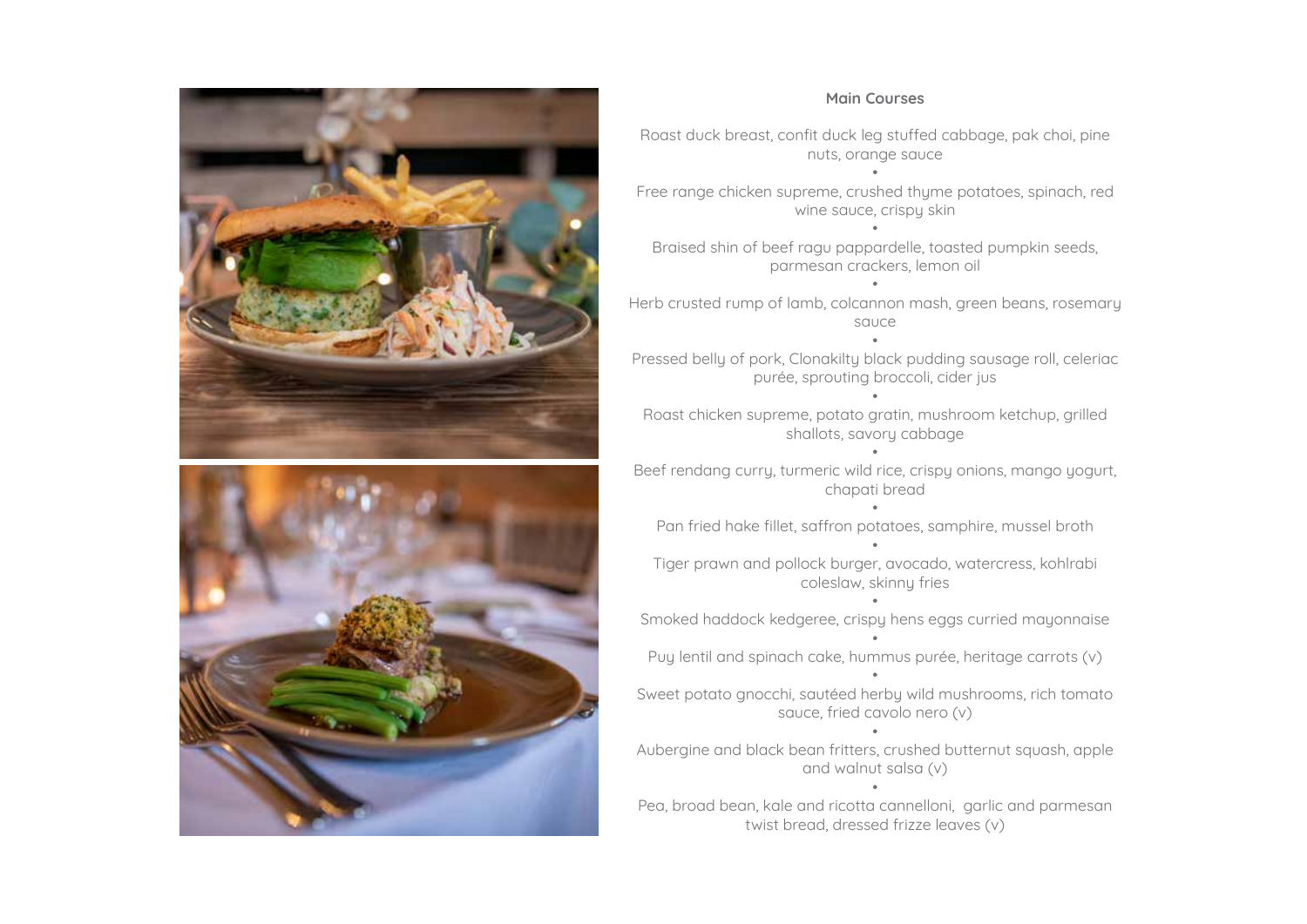#### **Desserts**

Fig panna cotta, honey granola • Lemon tart, raspberry mint jelly, fresh raspberries • Hooky beer trifle, beer jelly, date sponge, creme patissiere, dark chocolate • Ginger and blueberry crème brûlée, honey biscuit • Warm chocolate doughnuts, cherry fool • Dark chocolate torte, coffee ice cream • Guinness sponge, peanut butter parfait. Guinness squce • Classic treacle tart, milk ice cream • Apricot and pistachio bakewell tart, clotted cream, raspberry purée • Boozu tiramisu, hazelnut cookie • Eton mess cheesecake • Apple and Blackberry oat crumble, thyme infused custard



Prices include white table linen and all crockery, cutlery and glassware. Also include are waiting staff and front of house management to ensure a smooth service.

Prices are based on selecting one dish from each course for all quests, with the exception of special dietary requirements. If you would like to consider offering a choice menu to your quests please discuss this option prior to your food tasting with your wedding .coordinator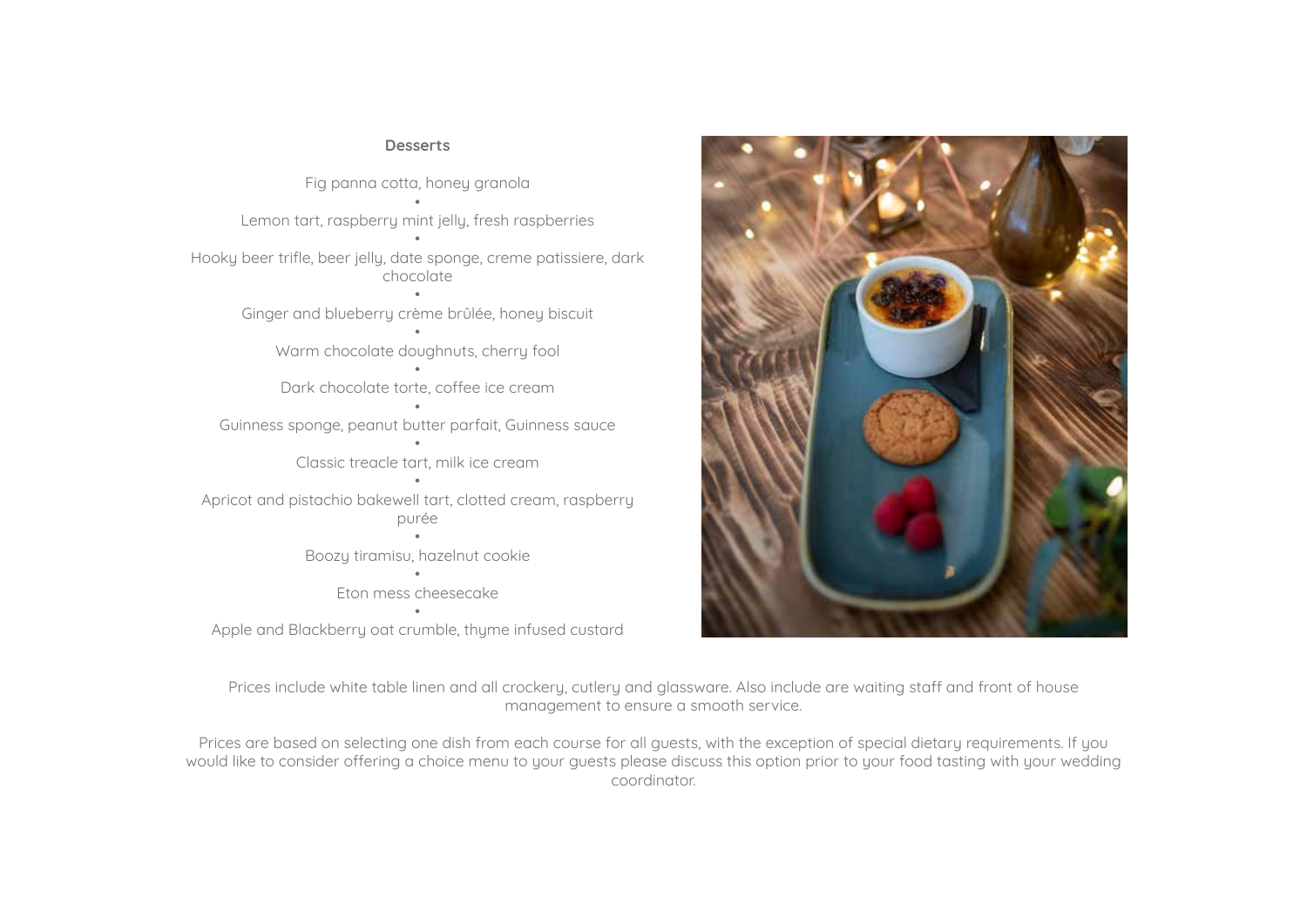Sharing Menus

## Barbeque & Chargrill

Cooked freshly on the BBO, there's plenty of food to please all your quests. A sociable and increasingly popular way to wow your wedding quests and keeping it relaxed at the same time. Food is served on platters to the centre of the tables for quests to help themselves. A great talking point for family and friends!

> **Main Courses (Choose three items)**

Yakitori chicken supreme • Slow roasted BBQ pork belly strips • Halloumi skewers, pine nut pesto (v) • Local free range pork sausage • Ras el hanout cauliflower flatbread, chicory, herby yogurt dressing  $(v)$ • Black bean burger (vegan) • Bo Peep cheeseburger • Shell on whole cajan prawns • Sweet chilli and lime chicken • Field mushroom shawarma skewers (vegan)



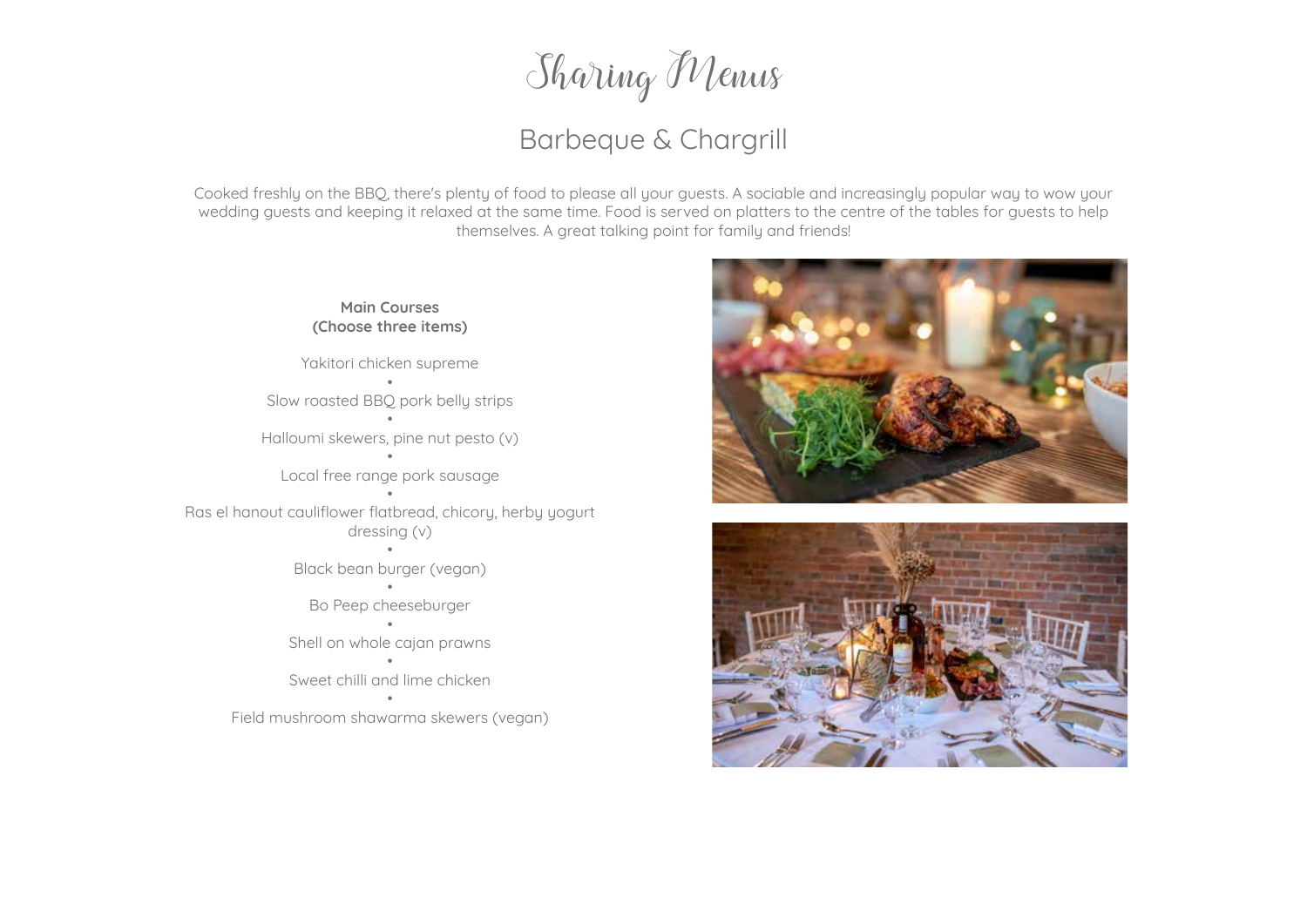**(Choose three items)** Salt and pepper chips • Charred corn on the cob • Creme frâiche coleslaw • Pearl barley, tenderstem broccoli, salsa Verde dressing • Roasted vegetable, fètâ and basil salad • Caesar salad • Rosemary roast new potatoes • House green salad • Three cheese mac'n'cheese • Green tabbouleh salad

**Gourmet Sides & Salads** 





**(Choose three items)** Chocolate orange pot • Eton mess • Double chocolate brownie • Sticky toffee pudding • Salted caramel profiteroles • Banana doughnuts • Strawberry cheesecake • Fresh fruit tartlets • Tarte au Citron

**Desserts**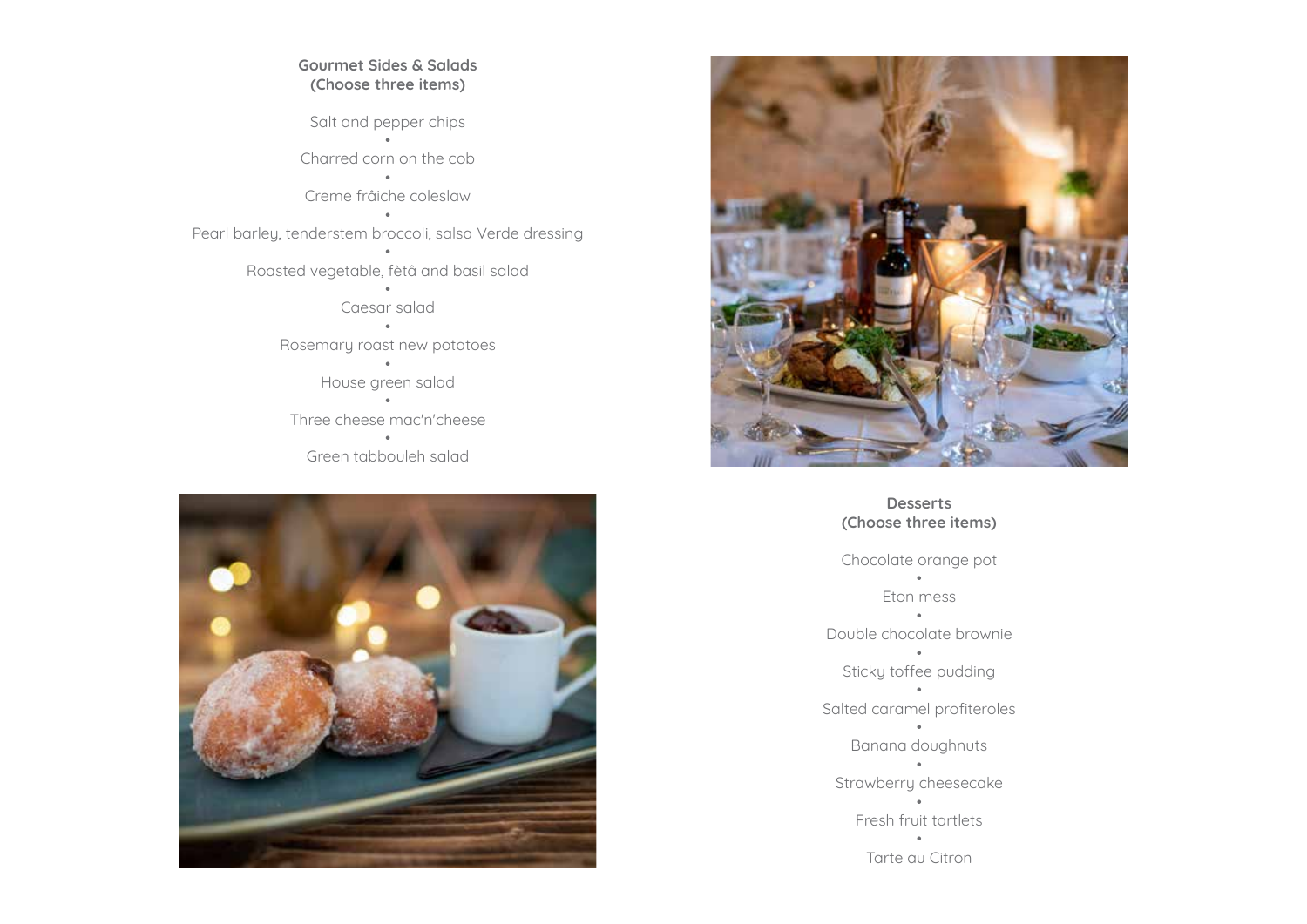### Grazing Platters & Roasts

Let us create a relaxed dining scene for you and your quests with amazing tasting food presented on platters and in bowls to the centre of the table for quests to help themselves. Choose either two or three courses with an inspiring selection across each course.

#### **Starters (Choose four items)**

Quail scotch egg

• Mixed cured meats

• Gin and dill cured salmon

> • Half pint of prawns

• Bo Peep smoked and spiced almonds and cashews (v)

• Tear and share gruyère, red onion and sundried tomato cob loaf (v)

> • Broad bean hummus (v) •

Spanish potato omelette (v) •

Courgette and halloumi fritter (v)

• Falafel bites (v)

• Bix soft cheese (v)

• Oxford blue cheese  $(v)$ 

• Honey glazed chicken wings

• Lemon, parmesan, oregano arancini (v)

> • Halloumi fries (v)

• Salt and pepper squid chunks

• Cheese stuffed peppers  $(v)$ 

All served with artisan breads, butter, marmite butter and chutneys

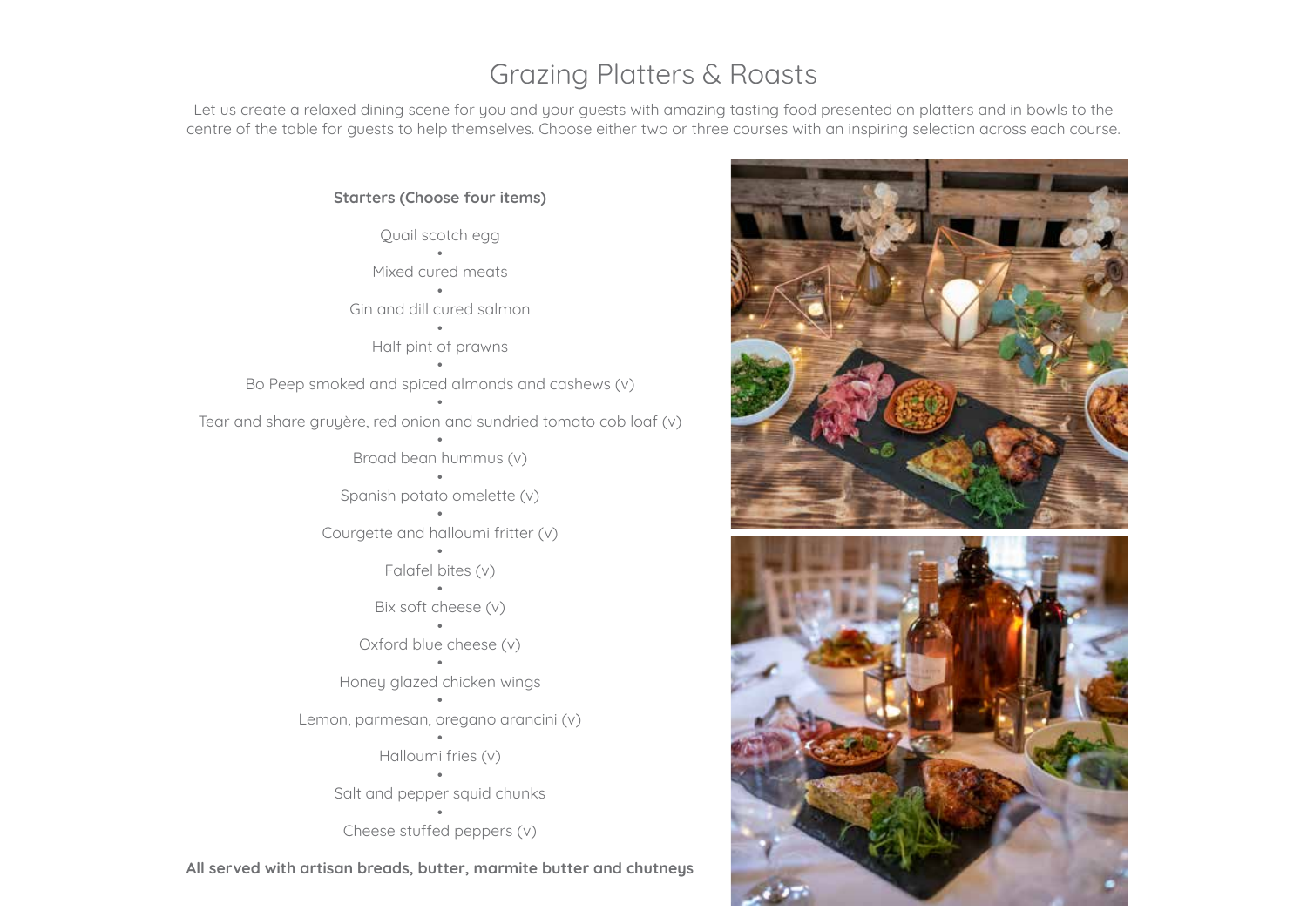

#### **Main Courses** (Choose one)

Boast sirloin of beef Roast potatoes, Yorkshire puddings, gravy

> • Salmon and spinach en croute Sautéed potatoes

• Lemon and herb spatchcock chicken Cous cous, yoghurt dressing

• Pistachio, roquette, mint stuffed loin of pork Creamed potatoes, thyme gravy  $(v)$ 

> • Puy lentil and wild mushroom pie Cheddar mash  $(v)$

All served with bowls of seasonal vegetables

**Desserts** (Choose three items)

Chocolate orange pot • Eton mess • Double chocolate brownie • Sticky toffee pudding • Salted caramel profiteroles • Banana doughnuts • Strawberry cheesecake • Fresh fruit tartlets • Tarte au Citron

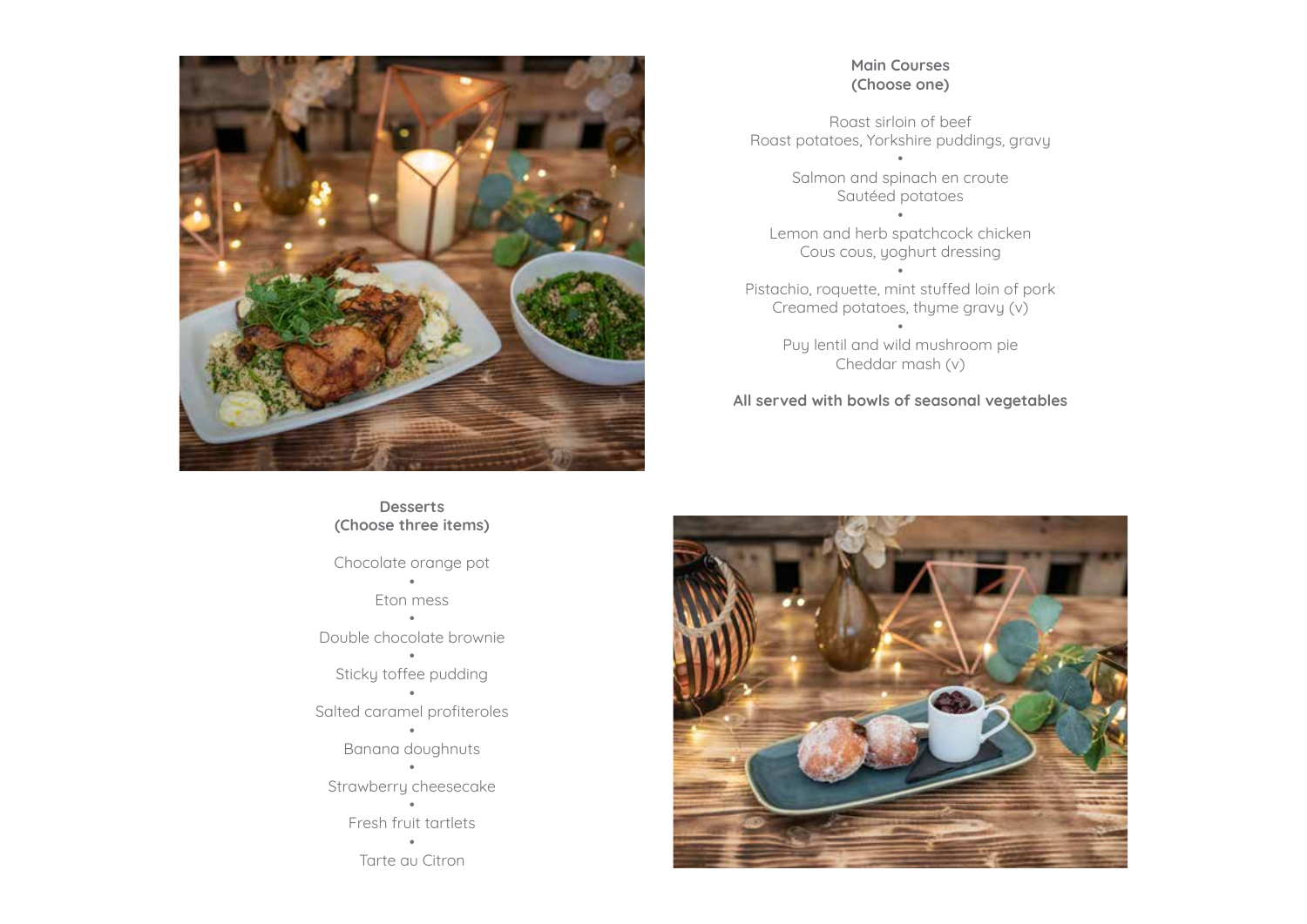Children's Menus

. Menus for children between the ages of 2 and 10 are available upon request.

After Binner

Included in all of the menus is a selection of fusion teas, fresh coffee and petit fours, which will be served in the bar area after your wedding breakfast. Guests can also head to the bar and check out the fantastic list of home-shaken cocktails delivered to you by our cocktail maestros.

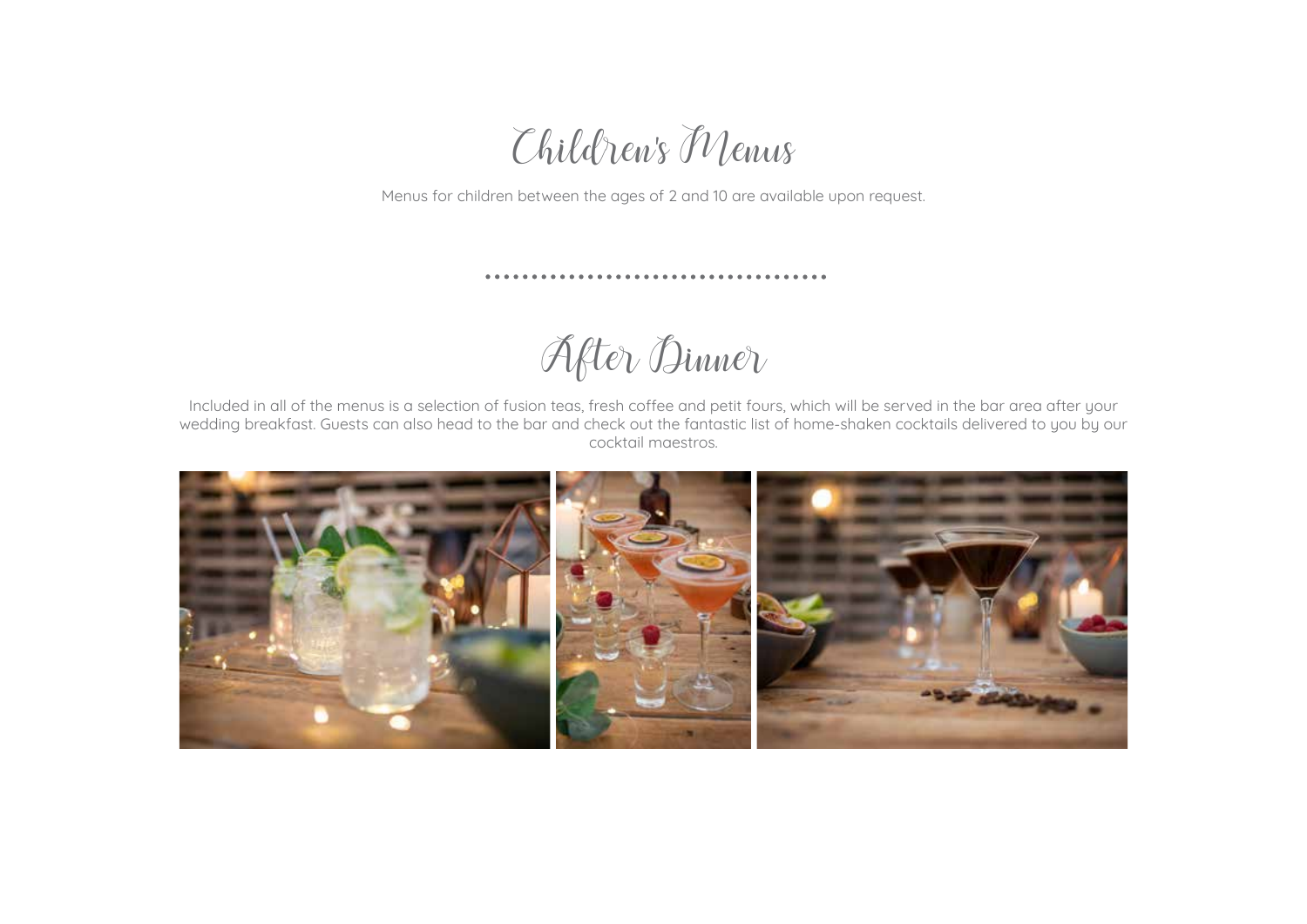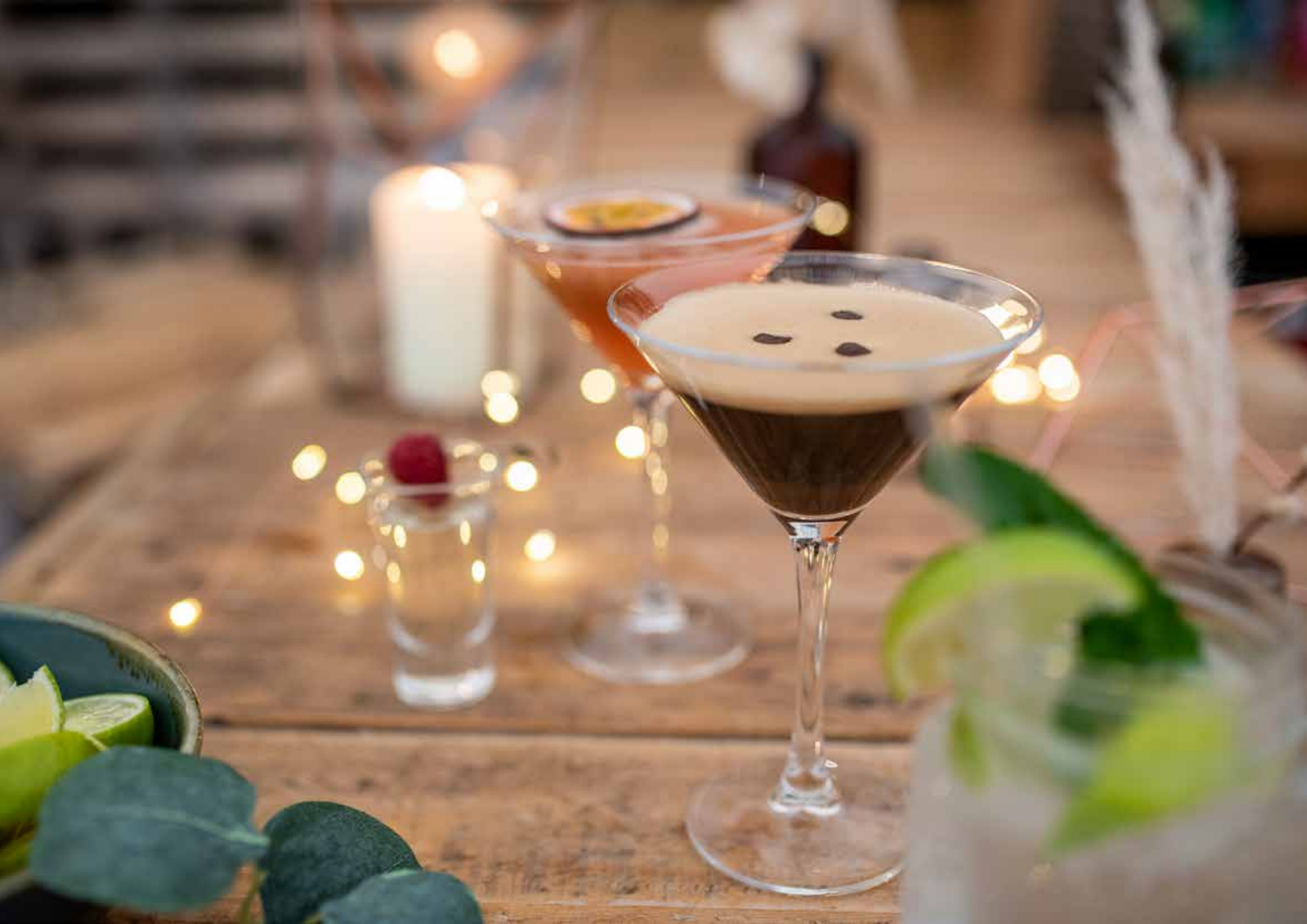Evening Menn

In need of a little sustanence to keep the energy levels up and continue the party? Choose from the tasty options below. Served from a buffet table and handed out on trays amongst quests.



Posh cheesy salt and pepper hotdog

• Giant carved sausage rolls, English mustard (2 slices per person)

• Prawn katsu sliders with asian coleslaw (2 per person)

• Fish finger sandwich, tartar sauce, baby gem lettuce

• Spiced lamb flatbread, honey and mint yogurt

• Pizza slice, margherita (v) or pepperoni

• Bacon, sausage or veggie burger (v) baps with red and brown sauce

> • Cones of chips (v)

• (cheesy, fiery nachos (v)

We will cater for many different food allergies and intolerances on an individual basis. Please speak to your wedding coordinator when discussing your menu.

To learn more or receive a quote for your wedding catering please contact Dovecote Events. Pricing will be inclusive of VAT. We take our food and hygiene very seriously here and continue to receive a Food Hygiene Rating of 5, the highest level achievable.